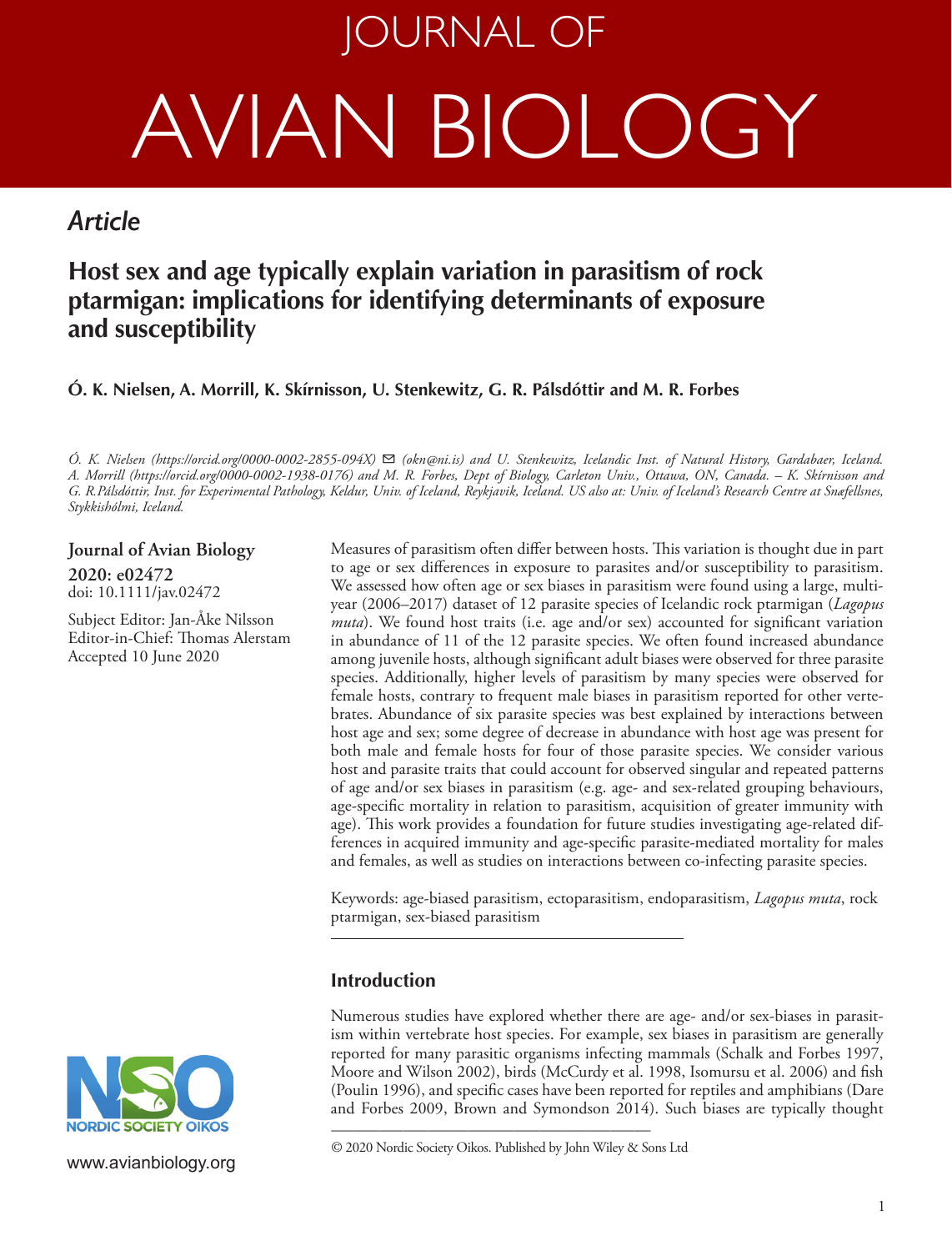to occur through two separate pathways: sex differences in either exposure or susceptibility to parasites. Sex differences in exposure and susceptibility are further thought to result from sex differences in age-specific life history traits such as growth, survivorship and reproduction (Moore and Wilson 2002). For example, males and females of vertebrate species can differentially invest in immunity, which influences susceptibility (Møller et al. 1998, Schmidt et al. 2015, Klein and Flanagan 2016). The sexes typically also differ in their foraging or breeding ecologies, which can influence traits such as home range size, feeding rates, diet and degree of sociality, thereby potentially influencing exposure to infective stages of parasites (Robinson et al. 2008, 2010).

In comparison, age biases in parasitism may arise due to differences in susceptibility or exposure between age classes. Simple adult biases in parasitism may result if infecting parasites accumulate over the host's lifetime (Wilson et al. 2002). However, changes in behaviour as hosts age may increase their exposure to parasites. For example, different patterns of dispersal by adults may increase probability of parasite encounter (e.g. host dispersal explaining age-related patterns of ectoparasitism among different rodent host species (Krasnov et al. 2006)), whereas lesser motility among juvenile hosts may limit their ability to escape parasitism or habitats with infective stages of parasites (Vale et al. 2018). Alternatively, parasites may preferentially parasitize a particular age class: adults may provide more resources and higher fitness to infecting parasites, or may produce a more intense stimulus to infective stages of parasites (e.g. fleas actively selecting adult over juvenile potential hosts in experiments, Hawlena et al. 2007).

Changes in innate or acquired immunity with age sometimes play a role in determining age biases in parasitism. Age may influence degrees of infection if juveniles are less able to recognize the infection (naïve hosts) and mount an effective immune response (Woolhouse 1998, Cattadori et al. 2005). Patterns of parasitism might even be non-linear, reflecting both accumulation of infective stages and agerelated strength of immune responses to mounting infections (Woolhouse 1992, Sorci 1996). Age biases in parasitism do occur across host taxa, and among avian hosts both juvenile (Isomursu et al. 2006) and adult (Fecchio et al. 2015) age biases in parasitism have been observed, though, as mentioned above, the pattern may be embedded in an interaction between host age and host sex (Isomursu et al. 2006, Durkin et al. 2015).

When researching both sex and age biases in parasitism for a given host species, an ideal dataset would comprise large samples of each host age-by-sex combination to detect both individual host trait biases and interactive effects. As host populations are seldom infected by only a single parasite taxon, understanding the relationship between host traits and parasitism more generally would require analyses of as many of the parasite species as possible (Petney and Andrews 1998, Rigaud et al. 2010). Temporal replication is also important, ideally over a long term, to account for variation in parasitism

from year to year and to explore consistency in host trait– parasitism relations. Where host reproductive strategies impact their immunity, sampling across different seasons to account for this variation is warranted. For well-studied host taxa, some sampling should at least be taken outside of the breeding season to account for breeding-related susceptibility to parasitism for either sex. Such datasets comprising large samples of hosts infected by diverse parasites over many years are rare and invaluable resources in parasitological studies more broadly.

This study was undertaken to test whether age- and/or sex-biases in parasitism occurred for Icelandic rock ptarmigan (*Lagopus muta*, hereafter ptarmigan) sampled in October in each of 12 years, near Lake Mývatn, Iceland. In Iceland, the ptarmigan's breeding season is in May, with eggs hatching in the latter part of June. The brood is tended by the hen until the chicks become independent by August (Stenkewitz 2017). The hen therefore broods the chicks for the first month of their lives, and this social interaction affords the opportunity for vertical transmission of ectoparasites (Skírnisson and Nielsen 2019). Transmission of ectoparasites to and from hens could be further heightened by the energetic costs of brood rearing (Stenkewitz et al. 2015). The males do not take part in caring for the brood. One possibility, however, for horizontal transmission of ectoparasites is during male–male encounters associated with territoriality, approximately six months prior to sampling (Skírnisson and Nielsen 2019). Ectoparasites may also be transmitted during spring between members of a mating pair when the birds mate and while the male is actively trying to contain the female within the borders of his territory (Skírnisson and Nielsen 2019). In comparison, the endoparasites considered herein are either directly-transmitted via food contaminated with infective stages, or indirectly transmitted via an intermediate host (Stenkewitz 2017).

We tested whether age and/or sex biases in parasitism occurred among an assemblage of internal and external parasites, and then explored the extent to which statistical interactions between age and sex classes of hosts explained the degree of parasitism by particular species, controlling for the random effect of year of sampling. As our sampling always occurred outside of the breeding season, the hypothetically hormonedriven adult male biases in parasitism – often observed for many parasites of vertebrates – may not occur as expected (Poulin 1996, Zuk and Stoehr 2010). A principal objective of our study, then, was to highlight patterns where no biases in parasitism occur, where age and/or sex biases in parasitism do occur, and the extent to which these patterns may be explained by reference to the biology of either the parasite or host species. In other words, our general approach was to determine which parasite species showed similar host trait patterns first and then to search for commonalities among those parasites (e.g. transmission) in relation to aspects of host biology (e.g. sex segregation) for explaining those patterns. Our analyses were subdivided by the various parasite species, but we were asking questions about the generality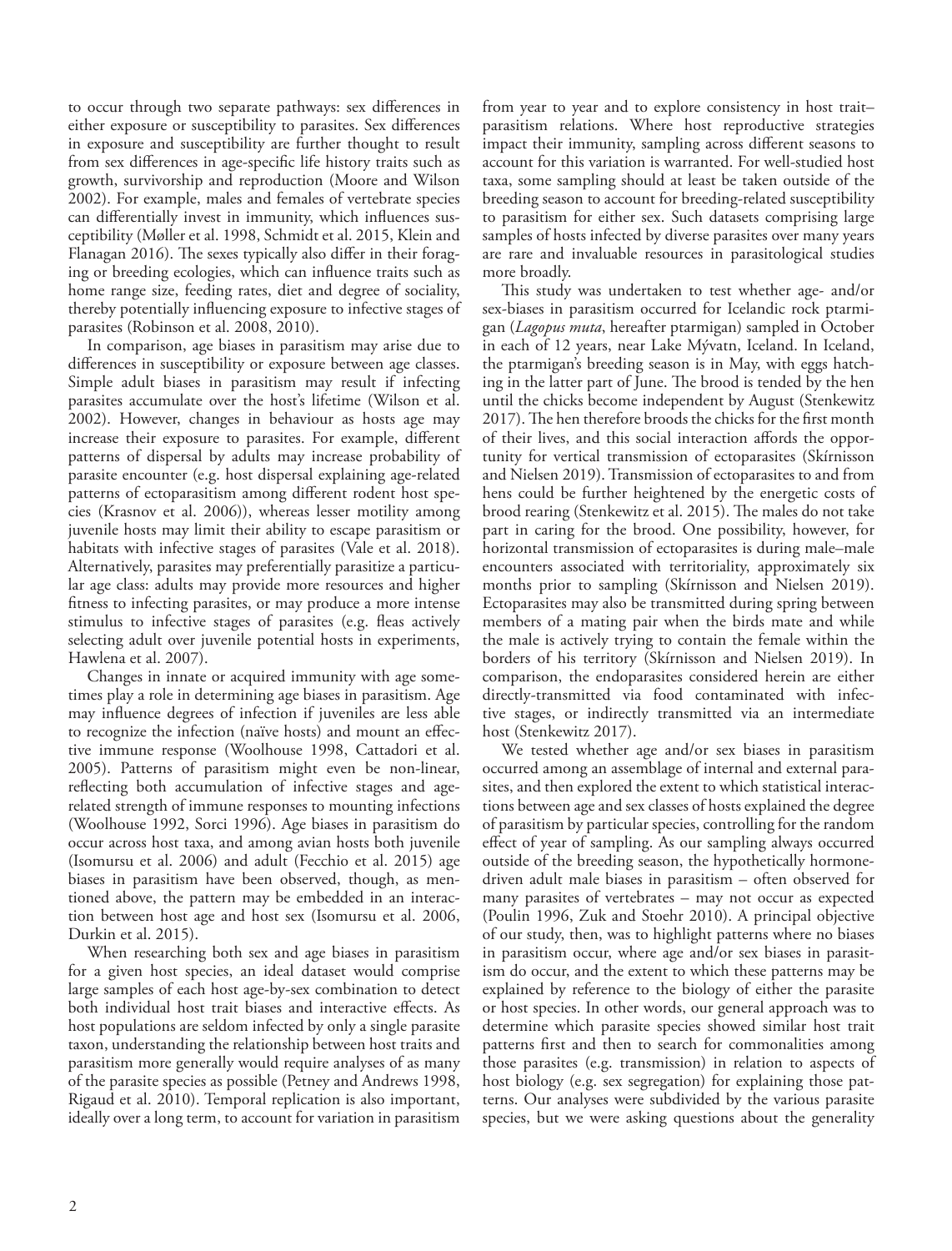of patterns of parasitism. We did not ask questions relating to potential parasite–parasite interactions within the community more generally, which is to be treated elsewhere.

#### **Methods**

Our dataset was produced as part of a recent 12-year study (2006–2017), the first seven years of which were used to determine if parasitism related to population cycles in ptarmigan (Stenkewitz et al. 2016). This large dataset contains annual estimates of prevalence and/or abundance and intensity (or their proxies) of 16 species of parasites (a 17th parasite, *Blastocystis* sp., was recovered but not identified to species and not quantified (Stenkewitz 2017)). The study site and main methods are detailed elsewhere (Stenkewitz et al. 2016). Notwithstanding, a brief summary of the methods of bird collection and processing of parasites is provided (cf. Skirnisson et al. 2012, Stenkewitz 2017).

A total of 1140 ptarmigan were collected by shooting in autumns 2006−2017 from upland areas west, east and north of Lake Mývatn, in north–east Iceland (65°37′N, 17°00′W). 721 juvenile birds (361 females, 360 males) and 419 adult birds (150 females, 269 males) were collected during the first week of October under a license issued by the Icelandic Institute of Natural History (Skírnisson and Nielsen 2019). When removing samples from a population in a given year, one must consider the potential impacts on the population in subsequent years, both generally and within particular age and/or sex categories. However, our samples (~100 ptarmigan per year) represent a small fraction (i.e. 0.07–0.26%) of the overall estimated population within the north–east hunting zone, and are not expected to impact year-to-year population size (Sturludottir et al. 2018).

Forty parasite species have been recorded for rock ptarmigan over their geographical range (Skirnisson et al. 2012). As mentioned, sixteen parasites were identified to species. Those species included ten ectoparasites (five mite species, identifications based on Mironov et al. (2010) and Bochkov and Skirnisson (2011); three lice species, identifications based on Timmermann (1950) and Scharf and Price (1983); one fly species, identification based on Theodor and Oldroyd (1964); and one flea species, identification confirmed by Robert E. Lewis, Iowa State Univ., USA). There were six observed species of endoparasite (two coccidian species, identifications based on Skirnisson and Thorarinsdottir (2007); and four helminth species, identifications based on Madsen (1945), Wehr (1971) and McDonald (1974), and from Alexander Galkin at the Russian Academy of Sciences).

Detailed parasitological collection and quantification methods can be found in Skirnisson et al. (2012). Briefly, ectoparasites were collected either through filtered vacuuming of ptarmigan carcasses, or a combination of filtered vacuuming and direct removal of parasites from hosts. Individual vacuum filtration samples were carefully transferred to a glass jar combined with water and a small amount (seven drops) of surfactant. After vigorously shaking and then stirring the jar, it was left to settle for several hours. Parasites were collected from the water surface and sediments under a stereomicroscope, and finally fixed to a microscope slide in Hoyer's medium for later identification. Endoparasitic helminths were extracted from the host small intestine and ceca and examined under a microscope, while coccidian oocysts were quantified from fecal material following the modified McMaster procedure (Skirnisson et al. 2012). No blood parasites have been reported for these ptarmigan (Skirnisson et al. 2012), contrary to what is found in other grouse species (Forbes et al. 1994).

As our first approach was to compare abundance of parasites with respect to age and sex of host controlling for the random factor year, we omitted from further consideration species that were rare (Results), including the flea (*Ceratophyllus garei*), and two of the helminth species, both cestodes (*Passerilepis serpentulus*, and *Mesocestoides canislagopodis* tetrathyridia). The helminths retained for further study were both nematodes. We also omitted the coccidian *Eimeria rjupa* because its high degree of aggregation prevented models based on abundance data from converging. This selection process resulted in our retaining 12 parasite species for further study (Table 1).

The habitats, life cycles and transmission biology for each parasite species could also relate to the presences or lacks of host trait biases in parasitism. These parasite traits varied among the 12 species considered (the following summary is a shortened adaptation of Table 4.1 and 4.2 in Stenkewitz 2017).

The mites *Metamicrolichus islandicus* and *Myialges borealis* both infect the skin, and are likely both indirectly-transmitted. In the case of *M. borealis*, the mite is known to form a phoretic relationship with the hippoboscid fly *Ornithomya chloropus*, and the latter then transmits infective *M. borealis* nymphs to new hosts. It is possible that this hippoboscid fly also transmits *M. islandicus* (Mironov et al. 2010). Note, however, that we found no *M. islandicus* on any of the examined *O. chloropus*. The other mites *Mironovia lagopus*, *Strelkoviacarus holoaspis* and *Tetraolichus lagopi* are directlytransmitted and parasitize the ptarmigan quills, down and vanes, respectively. The mallophagan (lice) *Amyrsidea lagopi*, *Goniodes lagopi* and *Lagopoecus affinis* all infect the plumage (in addition to the host's skin in the case of *A. lagopi*) and are directly-transmitted. The fly *O. chloropus* is directly-transmitted and infects the plumage. The coccidian *Eimeria muta* is directly-transmitted (via contaminated food) and resides in the small and large intestines, as well as the ceca, while the nematode *Capillaria caudinflata* is indirectly-transmitted via an oligochaete intermediate host and infects only the ptarmigan's small intestines and ceca. Finally, *Trichostrongylus tenuis* is a directly-transmitted nematode infecting the ceca, and is also ingested with contaminated food.

All statistical analyses were performed using R, version 3.4.4 (<www.r-project.org>). Parasite prevalence is the proportion of hosts infected by a particular parasite species;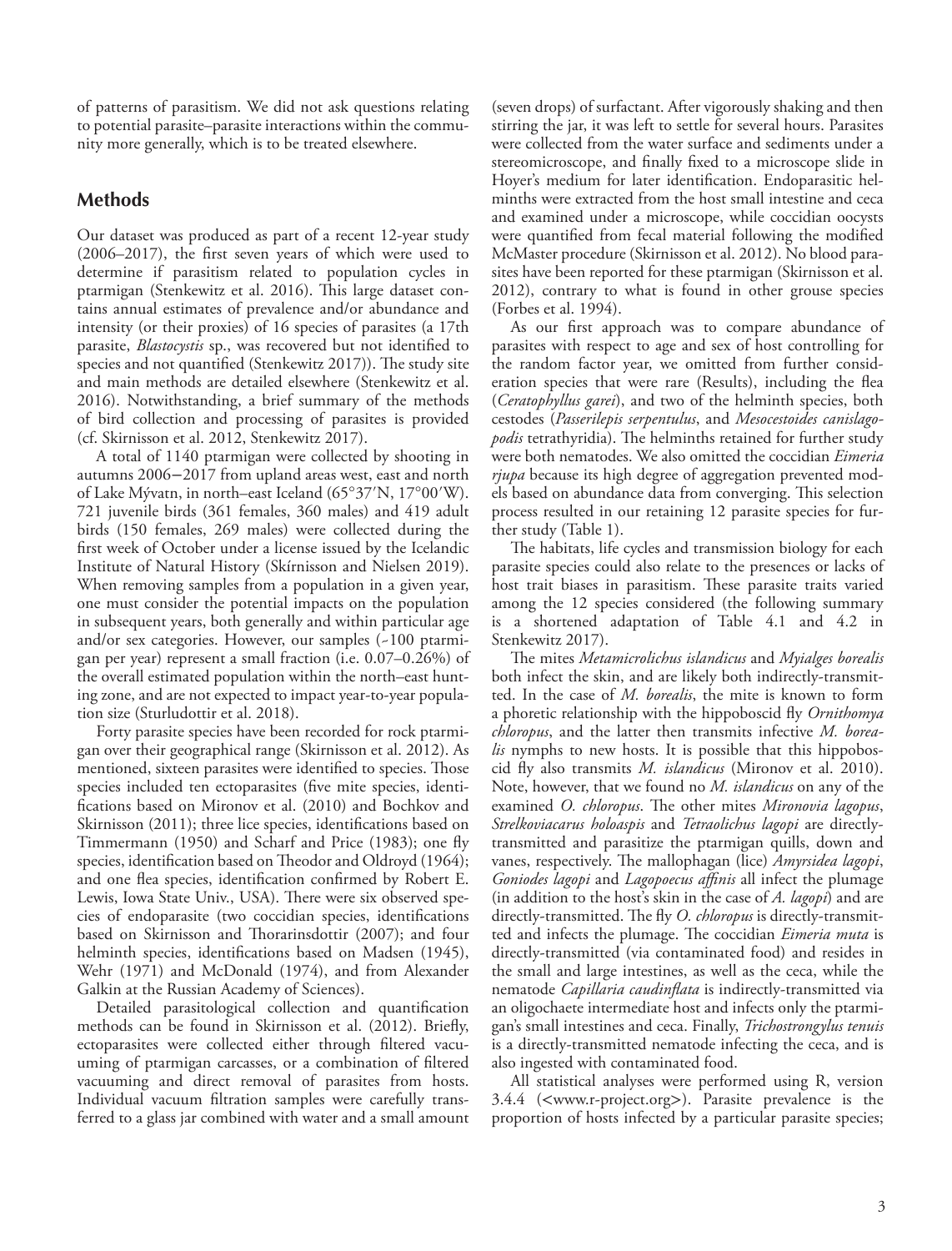Table 1. Parasite observation frequencies and measures of parasitism for twelve parasites of Icelandic rock ptarmigan, *Lagopus muta*, across sampled years (2006–2017). Prevalence measures are provided with Clopper–Pearson 95% confidence intervals, whereas both mean abundances and mean intensities have bias-corrected and accelerated 95% bootstrap confidence intervals. Parasites *Eimeria rjupa*, *Passerilepis serpentulus* and *Ceratophyllus garei* are omitted due to tested abundance models not converging, while *Mesocestoides canislagopodis* tetrathyridia is omitted due to its scarcity, and to only presence–absence, but not abundance, data being available.

|                  |                                      | Number of | Number of      | Overall             |                        |                        |
|------------------|--------------------------------------|-----------|----------------|---------------------|------------------------|------------------------|
|                  |                                      | infected  | sampled        | prevalence          | Mean abundance         | Mean intensity         |
| <b>Taxonomic</b> |                                      | hosts (of | years parasite | (95% confidence     | (95% confidence        | (95% confidence        |
| group            | Parasite species                     | 1140)     | observed       | interval)           | interval)              | interval)              |
| Coccidian        | Eimeria muta                         | 898       | 12             | $0.79(0.76 - 0.81)$ | 169.62 (129.30-250.80) | 215.32 (163.48-333.35) |
| Nematode         | Capillaria caudinflata               | 389       | 12             | $0.34(0.31 - 0.37)$ | $7.75(6.36 - 9.66)$    | 22.70 (18.90-27.91)    |
|                  | Trichostrongylus<br>tenuis           | 98        | 9              | $0.09(0.07-0.10)$   | $1.01(0.59 - 1.91)$    | 11.70 (7.27-21.41)     |
| Astigmatan       | Tetraolichus lagopi                  | 1055      | 12             | $0.92(0.91-0.94)$   | 26.30 (24.49–28.60)    | 26.30 (24.40–28.49)    |
|                  | Strelkoviacarus<br>holoaspis         | 505       | 12             | $0.44(0.41 - 0.47)$ | 16.86 (14.39-21.18)    | 38.07 (32.99-46.35)    |
|                  | Metamicrolichus<br><i>islandicus</i> | 259       | 12             | $0.23(0.20 - 0.25)$ | $3.17(2.54 - 4.06)$    | 13.98 (11.49-17.85)    |
|                  | Myialges borealis                    | 186       | 12             | $0.16(0.14 - 0.18)$ | $0.56(0.46 - 0.69)$    | $3.42(2.95-3.98)$      |
| Prostigmatan     | Mironovia lagopus                    | 74        | 12             | $0.06(0.05-0.08)$   | $0.07(0.04 - 0.12)$    | $2.61(1.84 - 3.97)$    |
| Mallophagan      | Goniodes lagopi                      | 853       | 12             | $0.75(0.72 - 0.77)$ | $9.07(8.35 - 9.94)$    | 12.11 (11.23-13.11)    |
|                  | Lagopoecus affinis                   | 641       | 12             | $0.56(0.53 - 0.59)$ | $3.26(2.95-3.62)$      | $5.80(5.37 - 6.40)$    |
|                  | Amyrsidea lagopi                     | 192       | 12             | $0.17(0.15-0.19)$   | $1.80(1.44 - 2.24)$    | $10.72(8.86 - 13.02)$  |
| Hippoboscid      | Ornithomya<br>chloropus              | 447       | 12             | $0.39(0.36 - 0.42)$ | $0.76(0.69 - 0.84)$    | $1.95(1.83 - 2.11)$    |

abundance is the number of parasites infecting any individual host, while mean intensity is the average abundance when excluding uninfected hosts (Reiczigel et al. 2019). We used generalized linear mixed models (GLMMs) modeling whether parasite abundance (negative binomial family response) was dependent on host age, sex and age:sex interaction in global models. All models include year as a random factor, as there is year-to-year variation in mean abundance and prevalence among the parasite species for unknown and perhaps myriad reasons (Stenkewitz 2017). We evaluated whether the presence of a host trait was a significant predictor of abundance of parasites in best-fitting models. Positive estimates for age indicate higher abundance in juveniles, whereas positive estimates for sex indicate higher abundance in males. The global model and all partial models were compared and sorted by AICc scores, and only those best models  $(\Delta AICc < 2;$ Burnham and Anderson 2002) were retained, regardless of whether they were null models or not. This series of analyses allowed us to uncover singular and repeated patterns in mean abundance of parasite species of ptarmigan in relation to host age and sex. Alpha was set to 0.05 in all analyses ( $\alpha$  = 0.05).

Prevalence is reported with Clopper–Pearson 95% confidence intervals. Mean abundances and mean intensities are reported with bias-corrected and accelerated bootstrap 95% confidence intervals. The degree of aggregation of parasites within samples, when provided, is calculated as the variance in abundance divided by the mean abundance (variance-to-mean ratio).

#### **Results**

As mentioned, four species were omitted from further study – this was because full models explaining parasite abundance based on host age and sex did not converge. More specifically,

the flea *Ceratophyllus garei* was too underrepresented (overall prevalence =  $0.25\%$ ,  $95\%$  CI =  $0.05-0.72\%$ ) to get models of mean abundance to converge, as were the two cestodes (Skírnisson et al. 2012) for which ptarmigan were rare or ancillary hosts (overall prevalence  $= 0.50\%$  and 1.24% for *M. c.* tetrathyridia and *P. serpentulus*, respectively; 95% CIs =0.18–1.08% and 0.70–2.04%). Models also converged for only one of two *Eimeria* species due to extreme aggregation of *E. rjupa* (variance-to-mean abundance ratio = 7067). Eleven of 12 species were recorded in all 12 years and one species, *T. tenuis*, was recorded in nine years. Overall prevalence ranged from 6% to 92% for the 12 species. We provide prevalence and other relevant parasitism measures for each species (Table 1).

GLMMs modeling abundances of parasites as dependent on host traits indicate several distinct patterns of host age and/or sex affecting parasitism (Table 2). These patterns are not overridden by variation in parasitism across years. Cases of both juvenile and adult age biases in parasitism were observed, as well as both male and female sex biases. Intriguingly, significant female host sex biases outnumbered male biases (seven to one; Table 3). Eight parasite species demonstrated juvenile host biases, representing the single most common type of host trait bias. All species demonstrating significant sex biases also showed significant age biases, though the inverse was not true. Age-by-sex interactions explained significant variation in abundance of six parasite species, following four broad patterns (Fig. 1, Table 3).

*Capillaria caudinflata* did not show any relationship with host age or sex (i.e. lacked any host trait-dependent parasitism). The remaining 11 (or > 91% of) species showed one or more patterns of host–trait bias in parasitism. Including the 'lack' of any pattern for *C. caudinflata*, there were a total of nine patterns of host trait-related parasitism that were not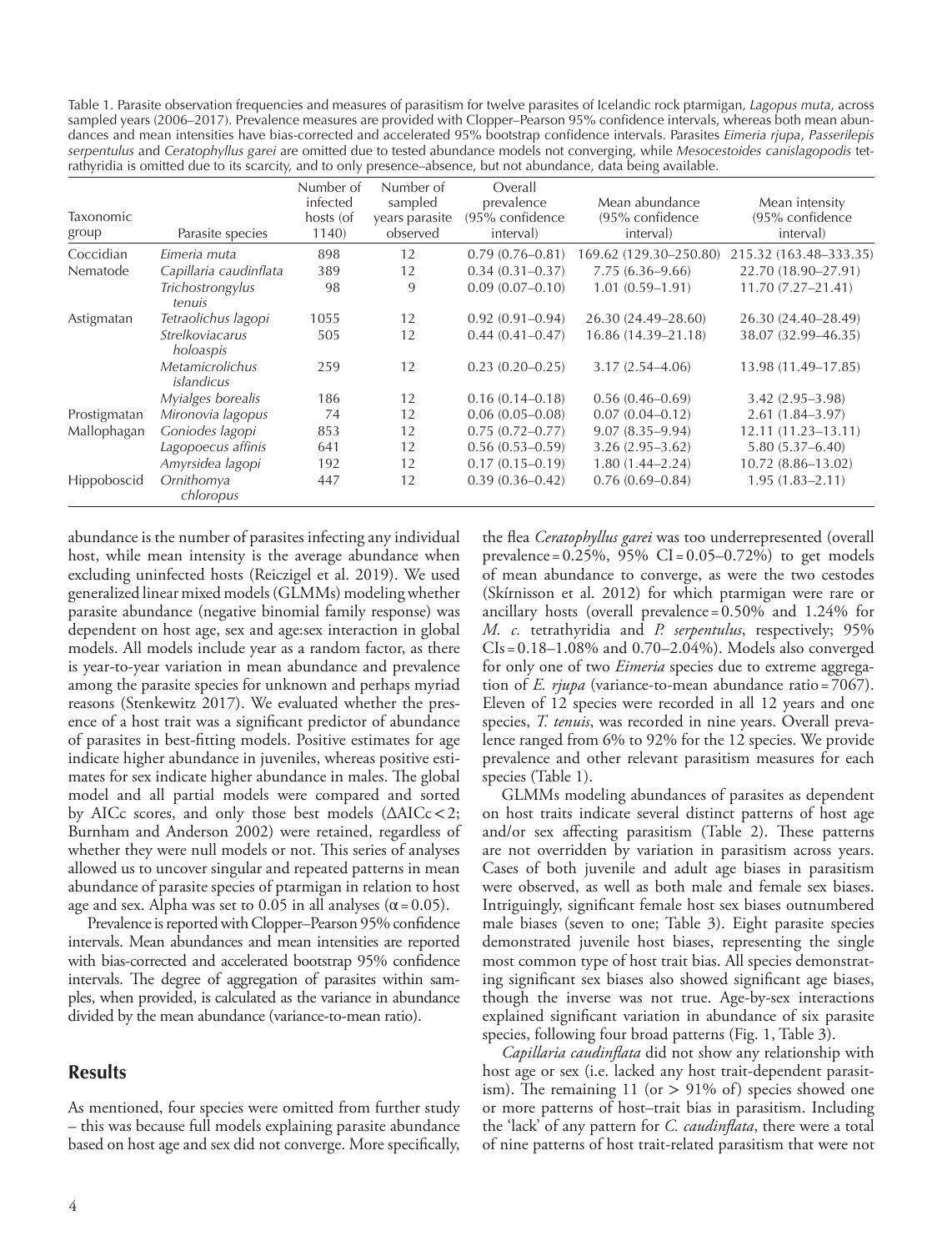Table 2. Generalized linear mixed model outputs and comparisons, modelling *Lagopus muta* parasite abundance as dependent on host age, sex and age:sex interaction in global models. All models include year as a random factor. Models are sorted by AICc, and only those best models (ΔAICc<2) are shown. Variable presence in the fitted model is indicated by a numeric estimate (a row with no estimates indicates a null model), while estimates in bold indicate statistical significance of the variable within the model. Positive estimates for age indicate higher abundance in juveniles, while positive estimates for sex indicate higher abundance in males. Parasites *Eimeria rjupa*, *Passerilepis serpentulus* and *Ceratophyllus garei* are omitted due to tested models not converging, while *Mesocestoides canislagopodis* tetrathyridia is omitted due to its scarcity, and to only presence–absence, but not abundance, data being available. p-values: \* < 0.05, \*\* < 0.01,  $*** < 0.001$ .

|                 |                            | Model estimates |              |                     |            |             |
|-----------------|----------------------------|-----------------|--------------|---------------------|------------|-------------|
| Taxonomic group | Parasite species           | Age             | Sex          | Age:Sex interaction | Model AICc | Model AAICc |
| Coccidian       | Eimeria muta               | $0.366*$        | $-0.286*$    |                     | 11534.5    |             |
|                 |                            | 0.233           | $-0.433$     | 0.217               | 11536.0    | 1.46        |
| Nematode        | Capillaria caudinflata     |                 |              |                     | 4312.6     |             |
|                 |                            | $-0.472$        | $-0.610$     | $0.851*$            | 4314.4     | 1.78        |
|                 |                            |                 | $-0.061$     |                     | 4314.6     | 1.92        |
|                 | Trichostrongylus tenuis    | $-1.03**$       |              |                     | 1174.4     |             |
|                 |                            | $-1.00*$        | $-0.327$     |                     | 1175.6     | 1.28        |
|                 |                            | $-1.48*$        | $-0.872$     | 0.931               | 1176.3     | 1.95        |
| Astigmatan      | Tetraolichus lagopi        | $-0.222*$       | $-1.353***$  | $1.08***$           | 8612.7     |             |
|                 | Strelkoviacarus holoaspis  | $1.37***$       | $0.353*$     |                     | 5796.9     |             |
|                 |                            | $1.21***$       | 0.167        | 0.287               | 5798.3     | 1.38        |
|                 | Metamicrolichus islandicus | $1.77***$       | $-0.828*$    | 0.848               | 2833.0     |             |
|                 |                            | $2.23***$       |              |                     | 2833.52    | 0.21        |
|                 |                            | $2.24***$       | $-0.245$     |                     | 2834.1     | 1.09        |
|                 | Myialges borealis          | $1.84***$       |              |                     | 1713.3     |             |
|                 |                            | $1.85***$       | 0.103        |                     | 1715.1     | 1.77        |
| Prostigmatan    | Mironovia lagopus          | $-3.05$ ***     | $-1.77**$    | $1.91*$             | 372.4      |             |
| Mallophagan     | Goniodes lagopi            | $1.13***$       | $-0.952***$  | $0.886***$          | 6755.6     |             |
|                 | Lagopoecus affinis         | $1.23***$       | $-0.819$ *** | $0.607**$           | 4693.5     |             |
|                 | Amyrsidea lagopi           | $1.23**$        | $-2.05***$   | $2.52***$           | 2164.7     |             |
| Hippoboscid     | Ornithomya chloropus       | $0.552***$      | 0.229        | $-0.479*$           | 2677.5     |             |

entirely mutually exclusive (Table 3). Below, we report the different patterns of infection by individual parasite species; notably, in some cases, parasites of a single taxonomic group all demonstrate similar patterns (e.g. the mallophagans), while those in other groups demonstrate a diversity of host trait-related effects (e.g. the astigmatans).

We start by considering similar age-related patterns of infection. For three mite species, *S. holoapsis*, *M. borealis*

and *M. islandicus*, age explained significant variation in mite abundance, with juveniles having more mites than adult birds, opposite to the pattern observed for quill mites (Skírnisson and Nielsen 2019). Different relationships between host sex and abundance were observed for each of these three species of mite: sex did not have a significant effect on *M. borealis* abundance, whereas *M. islandicus* showed a female bias in abundance. *S. holoaspis* was

Table 3. Patterns of host trait-related parasitism observed among species parasitizing *Lagopus muta*. Host trait biases in parasitism represent significant predictors in best-fitting GLMMs modeling abundance as dependent on host age, sex and an age:sex interaction, with sampling year as a random factor.

| Host trait bias pattern                                                      | Parasites                                                                                                                                                              |  |  |  |
|------------------------------------------------------------------------------|------------------------------------------------------------------------------------------------------------------------------------------------------------------------|--|--|--|
| No host trait biases                                                         | Capillaria caudinflata                                                                                                                                                 |  |  |  |
| Female sex bias                                                              | Eimeria muta, Tetraolichus lagopi, Metamicrolichus islandicus, Mironovia lagopus,<br>Goniodes lagopi, Lagopoecus affinis, Amyrsidea lagopi                             |  |  |  |
| Male sex bias                                                                | Strelkoviacarus holoaspis                                                                                                                                              |  |  |  |
| Juvenile age bias                                                            | Eimeria muta, Strelkoviacarus holoaspis, Metamicrolichus islandicus, Myialges borealis,<br>Goniodes lagopi, Lagopoecus affinis, Amyrsidea lagopi, Ornithomya chloropus |  |  |  |
| Adult age bias                                                               | Trichostrongylus tenuis, Tetraolichus lagopi, Mironovia lagopus                                                                                                        |  |  |  |
| Age:sex interaction 1: female bias magnified<br>among adults                 | Tetraolichus lagopi                                                                                                                                                    |  |  |  |
| Age:sex interaction 2: adult bias with adult-<br>specific female bias        | Mironovia lagopus                                                                                                                                                      |  |  |  |
| Age:sex interaction 3: juvenile bias with<br>adult-specific female bias      | Goniodes lagopi, Lagopoecus affinis, Amyrsidea lagopi                                                                                                                  |  |  |  |
| Age:sex interaction 4: lower parasitism among<br>adults only seen in females | Ornithomya chloropus                                                                                                                                                   |  |  |  |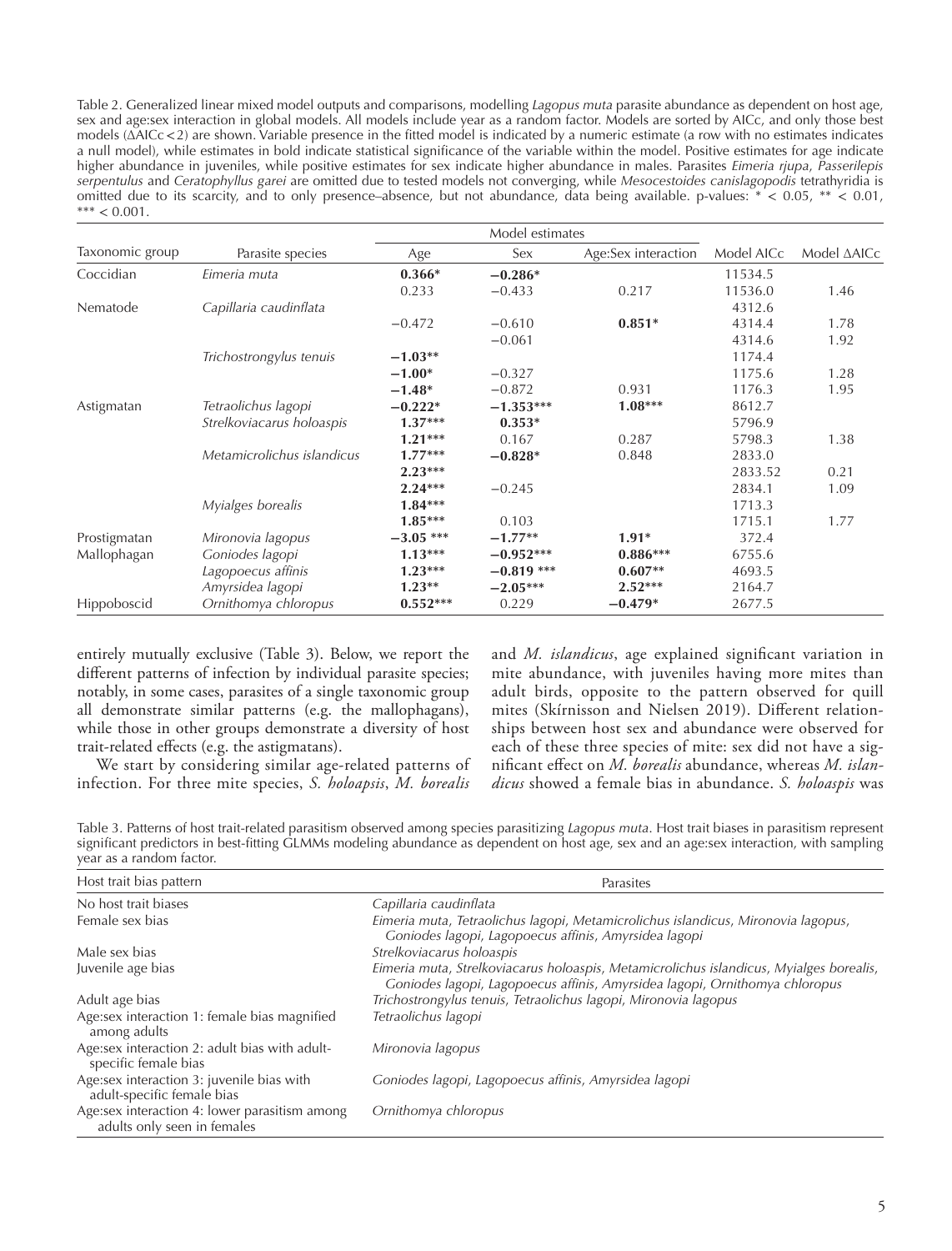

Figure 1. Age–sex comparisons of mean abundances of parasites of rock ptarmigan, *Lagopus muta*, across sampled years (2006–2017). Only parasite species whose best-fitting generalized linear mixed models included an age–sex interaction term are visualized (global model: abundance dependent on host age, sex and age:sex interaction; year included as a random factor). J = juvenile, A = adult. Confidence intervals around mean abundances are bias-corrected and accelerated 95% bootstrap confidence intervals.

the only species of 12 to show a significant male-biased parasitism.

Age was an important factor in one of the two best *E. muta* models, with juveniles having significantly more *E. muta* oocysts than adults in the best overall model. Females had more *E. muta* than did males for both best-fit models (Table 2).

While the best-fitting model explaining *C. caudinflata* abundance was the null, the second-best model included a significant age-by-sex interaction term; this likely arose due to a near-significant greater abundance among females, only observed for adult hosts. We do not consider this finding further because it was only for one model and not the bestfitting 'null' model.

Three best-fit models were found to explain *T. tenuis* abundance and all included age as a significant factor (adults had more worms than juveniles).

The six remaining parasite species all showed significant age-by-sex interactions in explaining variation in mean abundance, after controlling statistically for year as a random factor (Fig. 1). These included the three lice species (*G. lagopi*, *L. affinis* and *A. lagopi*), two mite species (*T. lagopi* and *M. lagopus*) and the louse fly species (*O. chloropus*). The three lice species showed similar repeated patterns: adult males typically had fewer lice than adult females, whereas both sexes of adults generally had far fewer lice than juvenile birds. The presence or absence of a sex-biased infestation, therefore, depended on host age. There was a significant decrease in abundance between host ages for both *G. lagopi* and *L. affinis*; in comparison, for *A. lagopi*, only adult males had significantly lower abundances compared to juvenile males. Two mite species showed somewhat contrasting age-by-sex patterns of infestation. Infestations by the mite *M. lagopus* did not differ between males and females for juveniles, with mean abundances barely above zero, and only differed slightly for adults. Additionally, it appears that only females showed a significant increase in abundance of *M. lagopus* with age. The patterns of infestation by the mite *T. lagopi* were somewhat unique: females had more mites than males for juvenile birds, but this sex bias was exaggerated for adult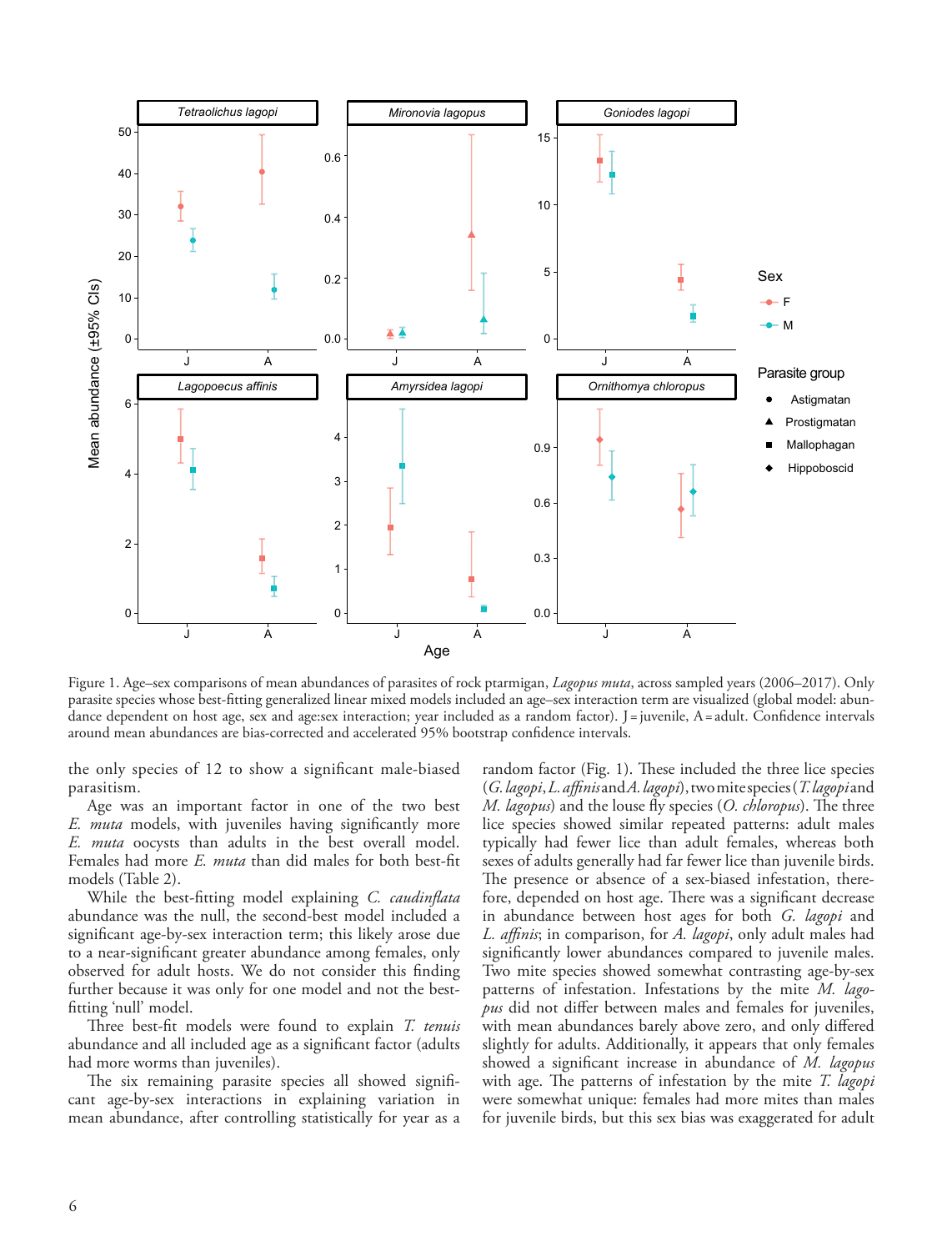birds, thereby producing a significant age-by-sex interaction (adult males had significantly lower mean abundance of *T. lagopi* than juvenile males). Finally, an age-by-sex interaction explained significant variation in parasitism of ptarmigan by adults of the louse fly *O. chloropus*, where parasitism declined faster with age for females than for males.

#### **Discussion**

Large, multi-year, multi-parasite datasets, though a rarity, are invaluable resources for the study of infection patterns and dynamics. Such datasets allow the discovery of unique and repeated patterns of parasite–host associations not easily detected in smaller, single-sample and less diverse parasite datasets. Our 12-year study of the parasites of ptarmigan revealed female sex biases in parasitism among the majority (7 of 12) parasite species – a contrasting pattern to the more often observed male biases in parasitism, thought due in part to hormone-linked suppression of the immune system among breeding males (Poulin 1996, Zuk and Stoehr 2010). We also found recurrent, though not universal, juvenile age biases in parasitism. We consider both host and parasite factors in explaining such patterns of parasitism, frequently relating patterns to expected differences in summer social groupings of ptarmigan between age and sex classes, age-specific mortality in relation to parasitism, and acquisition of immunity with increasing age.

As indicated, we found a few singular and many repeated patterns of parasitism for ptarmigan. To start, the coccidian, *E. muta*, showed patterns representative of those for many other parasite species; i.e. an age bias with juveniles having more parasites (in this case, oocysts) than adults in the best-fitting model, and a sex bias with females having more oocysts than males, once the random factor of year was controlled. In our study population, *E. muta* was associated with heightened adult mortality and lower estimates of fecundity (Stenkewitz et al. 2016). It is expected this parasite is pathogenic to both adults and juveniles, but juveniles can be sampled before winter while carrying relatively high coccidian burdens. We return to the general problem of parasitism decreasing with host age below.

That parasitism by the nematode *C. caudinflata* was not dependent on age or sex of ptarmigan is a unique pattern. All other parasite species showed age and/or sex biases or an interaction between age and sex in explaining infection patterns. Holmstad and Skorping (1998) determined that most macroparasites commonly found in willow ptarmigan (*L. lagopus*) were either male-biased or showed no bias in either infection intensity or prevalence. In their study, the prevalence of nematodes *T. tenuis* and *C. caudinflata* and intensities of cestode *Hymenolepis microps* were higher in male hosts. One other nematode (*Splendidofilaria papillocerca*) and cestode (*Paroniella urogalli*) did not exhibit any bias between sexes. Their study only collected a small sample of birds in

early fall, 1994. These results are intriguing, but patterns may vary yearly or seasonally, or not hold with larger samples.

In another study, Isomursu et al. (2006) studied helminth parasitism in three boreal grouse species, capercaillie *Tetrao urogallus*, black grouse *T. tetrix* and hazel grouse *Bonasa bonasia*. Male-biased helminth parasitism – specifically for the abundance and prevalence of the nematode *Ascaridia compar* – only occurred in the polygynous lekking grouse species that were considerably sexually dimorphic (i.e. Capercaillie where males are 2.2× heavier than females and black grouse where males are 1.3× heavier than females). The slightly size dimorphic, monogamous and territorial hazel grouse exhibited a slight male-biased parasitism in only occurrence, but not abundance, of *A. compar*. Among species, these results were more pronounced in juveniles than adults, and strongly suggest that body size and growth rates may influence the level of parasitism in these grouse species. In their study, grouse were sampled from September to October over multiple years, similar to our study.

In comparison to other studies, the lack of age or sex biases in parasitism by *C. caudinflata* for ptarmigan warrants explanation. Importantly, eggs of these nematodes are consumed incidentally with earthworms, which act as an intermediate host (Skirnisson et al. 2012). Ptarmigan chicks are known to feed on invertebrates during their first weeks of life. Presence of *C. caudinflata* in both adults and juvenile hosts suggests that adults also will ingest oligochaetes. Notably, their prevalence in juvenile ptarmigan assessed annually closely mirrors (i.e. without a lag) excess juvenile mortality, also assessed annually (Stenkewitz et al. 2016). While nematode infections are expected to accumulate with age, loss of infections is also expected among adult birds  $(> 15$  months old), but not juveniles (ca 3 months old). Juveniles with higher worm burdens are not expected to survive the winter and enter adult cohorts the following fall. This combination of muted accumulation of worms by older birds and excess mortality of highly-infected juvenile birds might explain lack of sex or age differences in parasitism by this worm.

The nematode *T. tenuis* showed a consistent age bias, with adult hosts having more worms than juvenile birds in three models. This worm is transmitted directly and likely accumulates with age and group-living behavior. *T. tenuis* worms in this study did not even reach moderate infection intensities which can number in the hundreds or even thousands in other species (Webster et al. 2007). While this could suggest they were not pathogenic to Icelandic rock ptarmigan (Stenkewitz et al. 2016), we also acknowledge that the low prevalence of *T. tenuis* might in fact be due to virulence removing heavily-infected individuals from the population. Additionally, ptarmigan from this population may have a highly effective immune response to this nematode. The observed higher (but still low) worm intensities in adults as compared to juveniles are possibly due to accumulation with age, or increased juvenile mortality due to *T. tenuis* resulting in a biased sample.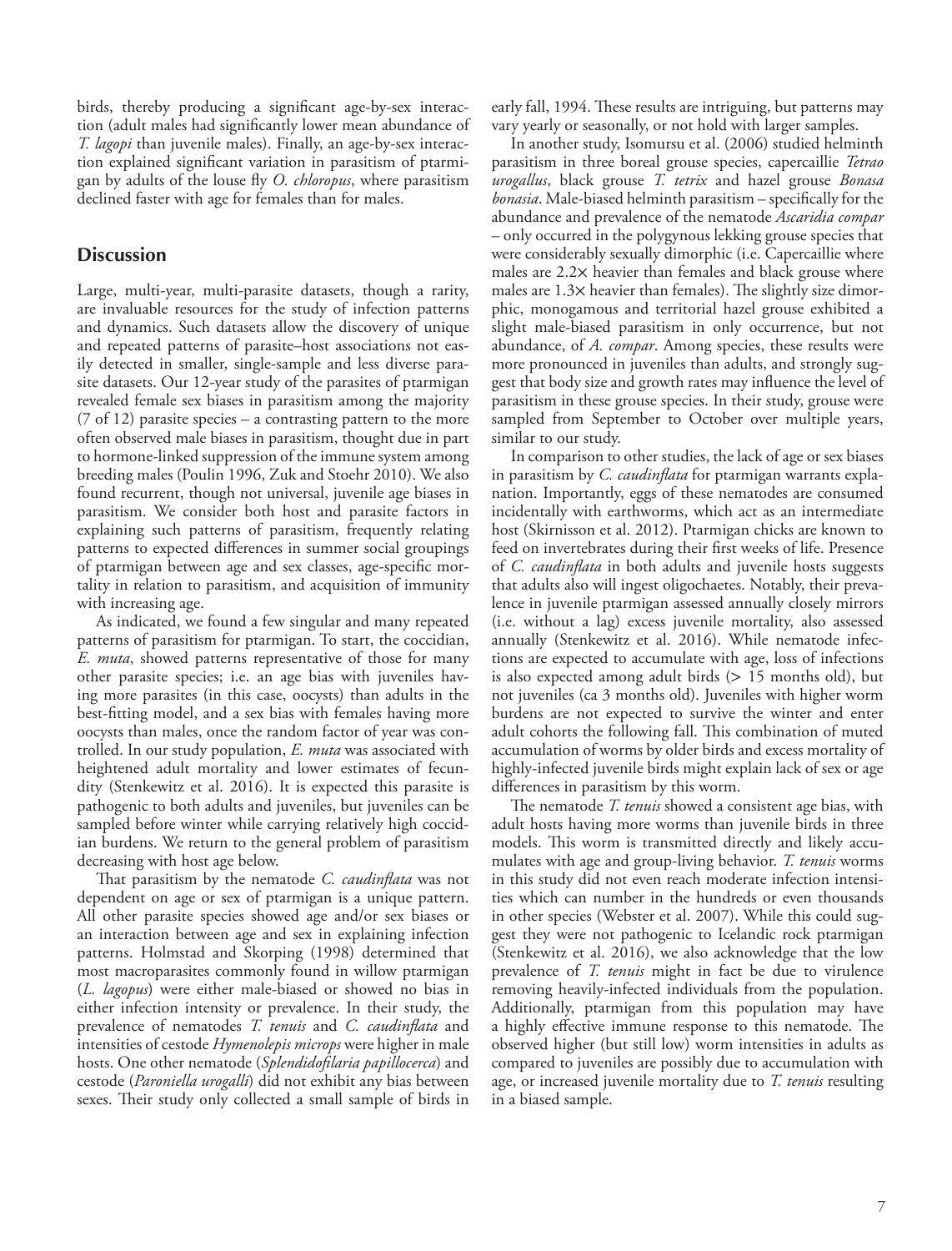The decline in parasitism with host age is the main (repeated) pattern seen for seven other parasite species, in addition to *E. muta* (3 mites, 3 lice, 1 fly; Table 2). However, the rate of decline is often dependent on an interaction with sex. Such age-specific differences in parasitism can be due to either acquired physiological immunity or more efficient anti-parasite behaviors (e.g. preening), or mortality falling disproportionately on birds heavily infected by one or more parasite species. One way to ascertain whether age-specific decreases in parasitism are due to acquired immunity or parasite-associated mortality is to follow individually marked birds, where parasite loads are scored repeatedly over the lifetimes of individuals. This approach was beyond the current scope of this study. If such studies are done, it will be relevant to also score condition of birds repeatedly, as birds in poor condition might be more susceptible to both parasitism and subsequent mortality. Parasite-associated mortality has been reported for wild birds (Pyrovetsi and Papazahariadou 1995, Sol et al. 2003), and acquired immunity has been reported for bird helminths (Macy 1973, Webster et al. 2011); there is no reason to exclude either of these hypotheses from explaining recurring declines in parasitism with host age.

Patterns of mite parasitism (by *M. lagopus* and *T. lagopi*) were different. In a study on quill mite infestations (*M. lagopus*) of rock ptarmigan, Skírnisson and Nielsen (2019) showed no significant inter-annual variation or consistent sex differences in prevalence or intensity of infestations, but consistent age biases with adults (at least 15 months old) having more mites than juveniles (ca 3 months old). Our modeling approach uncovers a female bias in mean abundance in addition to an adult age bias. It is unlikely that this mite species is pathogenic and accumulation with age can be potentially explained by direct reproduction on hosts. If, however, mite reproduction is influenced by body condition, it might explain an adult female bias restricted to some years because the energetic costs of brood rearing might be felt more in some years than others. Mean abundance of the wing mite, *T. lagopi*, demonstrated a particularly unique pattern. It showed a female bias in both age classes of hosts, but one that became exaggerated as birds aged. We currently have no explanation for the sex bias among juveniles, both sexes of which showed very high prevalence, as did adults (Table 1). Increases in mean abundance of adult females might be due to heightened exposure because of their group living as compared to adult males.

Generally speaking, adult biases in parasite abundance might be expected for those parasites that breed on hosts and for which their offspring also parasitize the same hosts. In this scenario, adult biases might simply reflect the longer times afforded for the population of parasites to build up. Two of the three parasites which demonstrated adult biases in abundance in this study (*M. lagopus* and *T. lagopi*) fit this criterion of offspring potentially parasitizing the same host individual that adults breed on. Such age biases might even be expected for estimates of prevalence of infection as incipient infections in juveniles might simply be difficult to detect; such a

rationale was posited recently for the quill mite (species) of ptarmigan (Skírnisson and Nielsen 2019).

The findings summarized above provide a relatively comprehensive overview of the host-related factors driving patterns of parasitism in a diverse community parasitizing a population of a widespread grouse species. Some patterns are suggestive of candidate explanations based on known biology of the ptarmigan host (e.g. differences in immunity, in group living) and its parasites (horizontal transmission). However, inferences may be of limited scope, as different parasites might show similar patterns for different reasons (e.g. an age bias due to age-specific mortality rates in relation to parasitism, versus a similar age bias due to age-associated changes in behavioral or physiological immunity). Other patterns, like the juvenile sex bias in *T. lagopi*, are less easily explained. Regardless, these findings provide direction for further observational or experimental work exploring underlying causal mechanisms.

For example, Stenkewitz et al. (2015) showed that adult females had greater spleen masses than males, suggesting that females invest more in immune defense in our study population. However, adult females were still acquiring more parasites of several species than males, compared to other related host species (above). The authors believe that the energetic task of brooding and rearing offspring (female-only tasks) may have made them more susceptible to infection during that time of year (Stenkewitz et al. 2015). This is especially the case for directly-transmitted parasites such as coccidians, lice and mites, which are more likely to accumulate in birds that were more group-living before being sampled (juveniles and adult females) compared to those that were more solitary (adult males). An interesting question is whether splenomegaly was a result of high infestations in females.

Naturally, this study does not consider an exhaustive list of all potential drivers of variation in parasitism in these rock ptarmigan, focusing, as it does, on parasite species-specific patterns. For example, parasitism may be significantly affected by interactions between coinfecting parasites, i.e. parasite species may not co-occur as independent, non-interacting entities (Karvonen et al. 2019). While such analyses are beyond the scope of the present study, one could ask how members of the parasite community interact, and whether parasites are the real drivers of observed host trait biases, or vice versa. Other questions, such as whether measures of endoparasitism and ectoparasitism are related, could also be addressed. Subsequent hypothesis generation and testing regarding drivers of patterns of parasitism in rock ptarmigan would need to consider the results described herein.

In conclusion, we show unique and repeated patterns of parasitism for ptarmigan across a range of parasite prevalence and abundances. Eleven of 12 parasite species demonstrated some degree of host–trait bias, and these biases were consistent with various aspects of host and parasite biology, in the absence of inferences from experimental infections. The female biased parasitism is consistent with energetic costs of brood rearing and group living before samples were collected, as noted elsewhere (Stenkewitz et al. 2015). The paucity of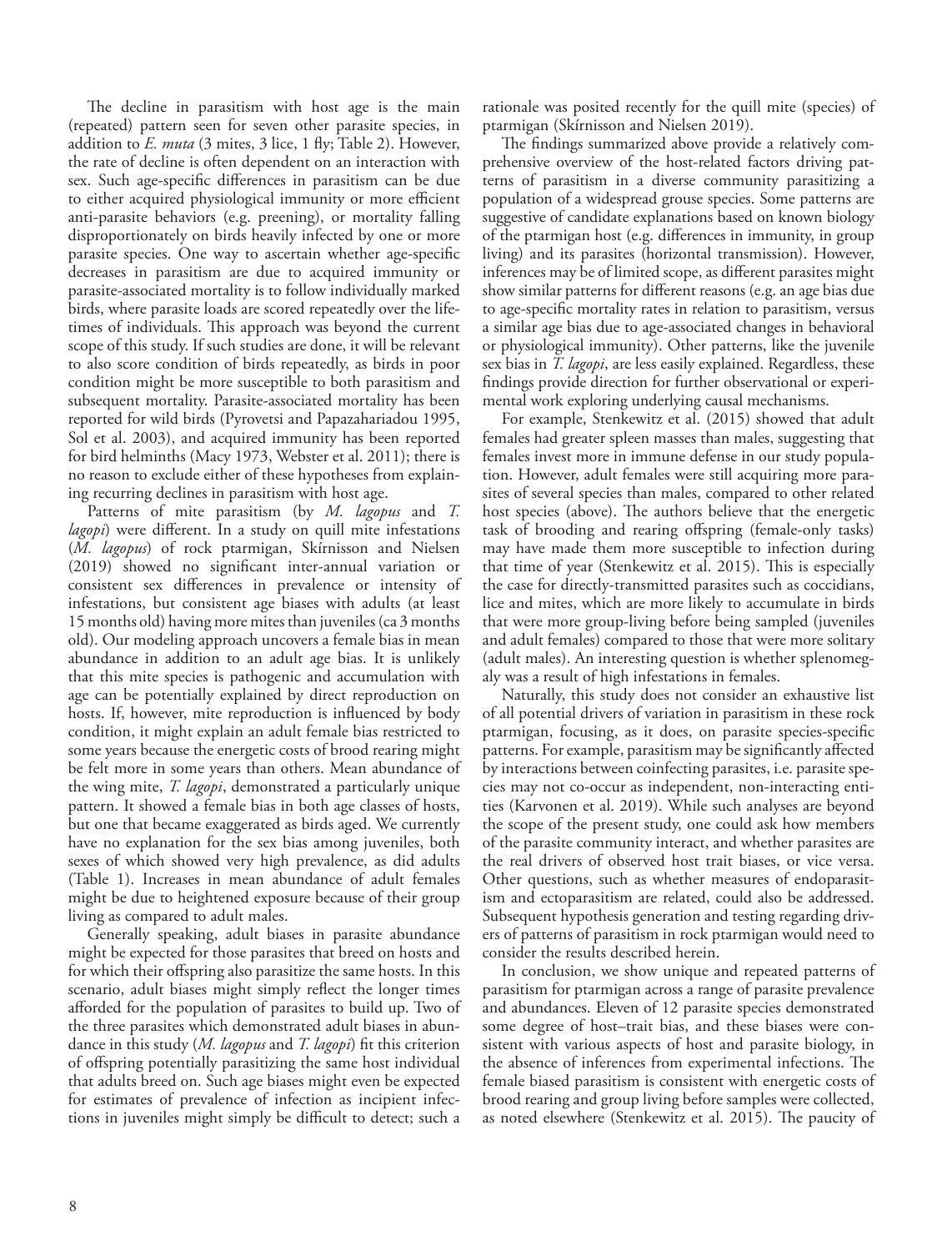male-biased parasitism might be explained by samples being collected outside of the breeding season or by the more solitary living of adult males. The age biases in parasitism are consistent with both acquired immunity and age-specific parasite-mediated mortality – there is evidence for the latter mechanism in this study system (Stenkewitz 2017). Researchers should sample outside of breeding seasons of hosts to uncover the range of host trait biases in parasitism, and also need to assess host trait biases in examining real or apparent interactions between parasite species.

*Acknowledgements* – We thank the Icelandic Institute of Natural History, Mývatn Research Station and Northeast Iceland Nature Centre for logistical support. We thank all the people that have contributed in the field, laboratory, and with data analysis, and two anonymous reviewers whose comments allowed us to improve this research.

*Funding* – This work was supported financially by the Icelandic Research Fund (grant no. 090207021), Hunting Card Fund, Landsvirkjun Energy Fund, the Univ. of Iceland Research Fund, the Icelandic Institute of Natural History, and a Natural Sciences and Engineering Research Council (NSERC) Discovery Grant (grant no. 100118).

#### **Transparent Peer Review**

The peer review history for this article is available at https:// publons.com/publon/10.1111/jav.02472

### **Data availability statement**

Data available from the Dryad Digital Repository: <http:// dx.doi.org/10.5061/dryad.02427> (Nielsen et al. 2020).

#### **References**

- Bochkov, A. V. and Skirnisson, K. 2011. Description of the life stages of quill mite *Mironovia lagopus* sp. nov. (Acari: Syringophilidae) parasitizing the rock ptarmigan *Lagopus muta* (Phasianidae) from Iceland. – Parasitol. Res. 108: 715–722.
- Brown, D. S. and Symondson, W. O. 2014. Sex and age-biased nematode prevalence in reptiles. – Mol. Ecol. 23: 3890–3899.
- Burnham, K. P. and Anderson, D. R. 2002. Model selection and multi-model inference: a practical information theoretical approach, 2nd edn. – Springer, Berlin.
- Cattadori, I. M., Boag, B., Bjørnstad, O. N., Cornell, S. J. and Hudson, P. J. 2005. Peak shift and epidemiology in a seasonal host–nematode system. – Proc. R. Soc. B 272: 1163–1169.
- Dare, O. K. and Forbes, M. R. 2009. Patterns of infection by lungworms, *Rhabdias ranae* and *Haematoloechus* spp., in northern leopard frogs: a relationship between sex and parasitism. – J. Parasitol. 95: 275–281.
- Durkin, E. S., Luong, L. T. and Bird, J. 2015. Mechanisms underlying parasite infection: influence of host body mass and age on chewing louse distribution among brown-headed cowbirds. – Parasitol. Res. 114: 4169–4174.
- Fecchio, A., Lima, M. R., Silveira, P., Ribas, A. C. A., Caparroz, R. and Marini, M. Â. 2015. Age, but not sex and seasonality, influence Haemosporida prevalence in white-banded tanagers (*Neothraupis fasciata*) from central Brazil. – Can. J. Zool. 93: 71–77.
- Forbes, M., Weatherhead, P. J. and Bennett, G. E. 1994. Blood parasites of blue grouse: variation in prevalence and patterns of interspecific association. – Oecologia 97: 520–525.
- Hawlena, H., Abramsky, Z. and Krasnov, B. R. 2007. Ultimate mechanisms of age-biased flea parasitism. – Oecologia 154: 601–609.
- Holmstad, P. R. and Skorping, A. 1998. Covariation of parasite intensities in willow ptarmigan, *Lagopus lagopus* L. – Can. J. Zool. 76: 1581–1588.
- Isomursu, M., Rätti, O., Helle, P. and Hollmén, T. 2006. Sex and age influence intestinal parasite burden in three boreal grouse species. – J. Avian Biol. 37: 516–522.
- Karvonen, A., Jokela, J. and Laine, A. L. 2019. Importance of sequence and timing in parasite coinfections. – Trends Parasitol. 35: 109–118.
- Klein, S. L. and Flanagan, K. L. 2016. Sex differences in immune responses. – Nat. Rev. Immunol. 16: 626.
- Krasnov, B. R., Stanko, M. and Morand, S. 2006. Age-dependent flea (Siphonaptera) parasitism in rodents: a host's life history matters. – J. Parasitol. 92: 242 – 248.
- Macy, R. W. 1973. Acquired resistance in ducks to infection with the psilostome trematode *Sphaeridiotrema globulus* (Rudolphi, 1814). – J. Wildl. Dis. 9: 44–46.
- Madsen, H. 1945. The species of *Capillaria* (Nematodes, Trichinelloidea) parasitic in the digestive tract of Danish gallinaceous and anatine game birds, with a revised list of species of *Capillaria* in birds. – Dan. Rev. Game Biol. 1: 1–112.
- McCurdy, D. G., Shutler, D., Mullie, A. and Forbes, M. R. 1998. Sex-biased parasitism of avian hosts: relations to blood parasite taxon and mating system. – Oikos 82: 303–312.
- McDonald, M. E. 1974. Key to nematodes reported in waterfowl (Vol. 122). – Department of the Interior, Bureau of Sport Fisheries and Wildlife.
- Mironov, S. V., Skirnisson, K., Thorarinsdottir, S. T. and Nielsen, O. K. 2010. Feather mites (Astigmata: Psoroptidia) parasitising the rock ptarmigan *Lagopus muta* (Montin) (Aves: Galliformes) in Iceland. – Syst. Parasitol. 75: 187 – 206.
- Møller, A. P., Sorci, G. and Erritzøe, J. 1998. Sexual dimorphism in immune defense. – Am. Nat. 152: 605–619.
- Moore, S. L. and Wilson, K. 2002. Parasites as a viability cost of sexual selection in natural populations of mammals. – Science 297: 2015–2018.
- Nielsen, Ó. K., Morrill, A., Skírnisson, K., Stenkewitz, U., Pálsdóttir, G. R. and Forbes, M. R. 2020. Data from: Host sex and age typically explain variation in parasitism of rock ptarmigan: implications for identifying determinants of exposure and susceptibility. – Dryad Digital Repository, <https://dx.doi. org/10.5061/dryad.02427>.
- Petney, T. N. and Andrews, R. H. 1998. Multiparasite communities in animals and humans: frequency, structure and pathogenic significance. – Int. J. Parasitol. 28: 377–393.
- Poulin, R. 1996. Sexual inequalities in helminth infections: a cost of being a male?. – Am. Nat. 147: 287–295.
- Pyrovetsi, M. and Papazahariadou, M. 1995. Mortality factors of Dalmatian pelicans (*Pelecanus crispus*) wintering in Macedonia, Greece. – Environ. Conserv. 22: 345–351.